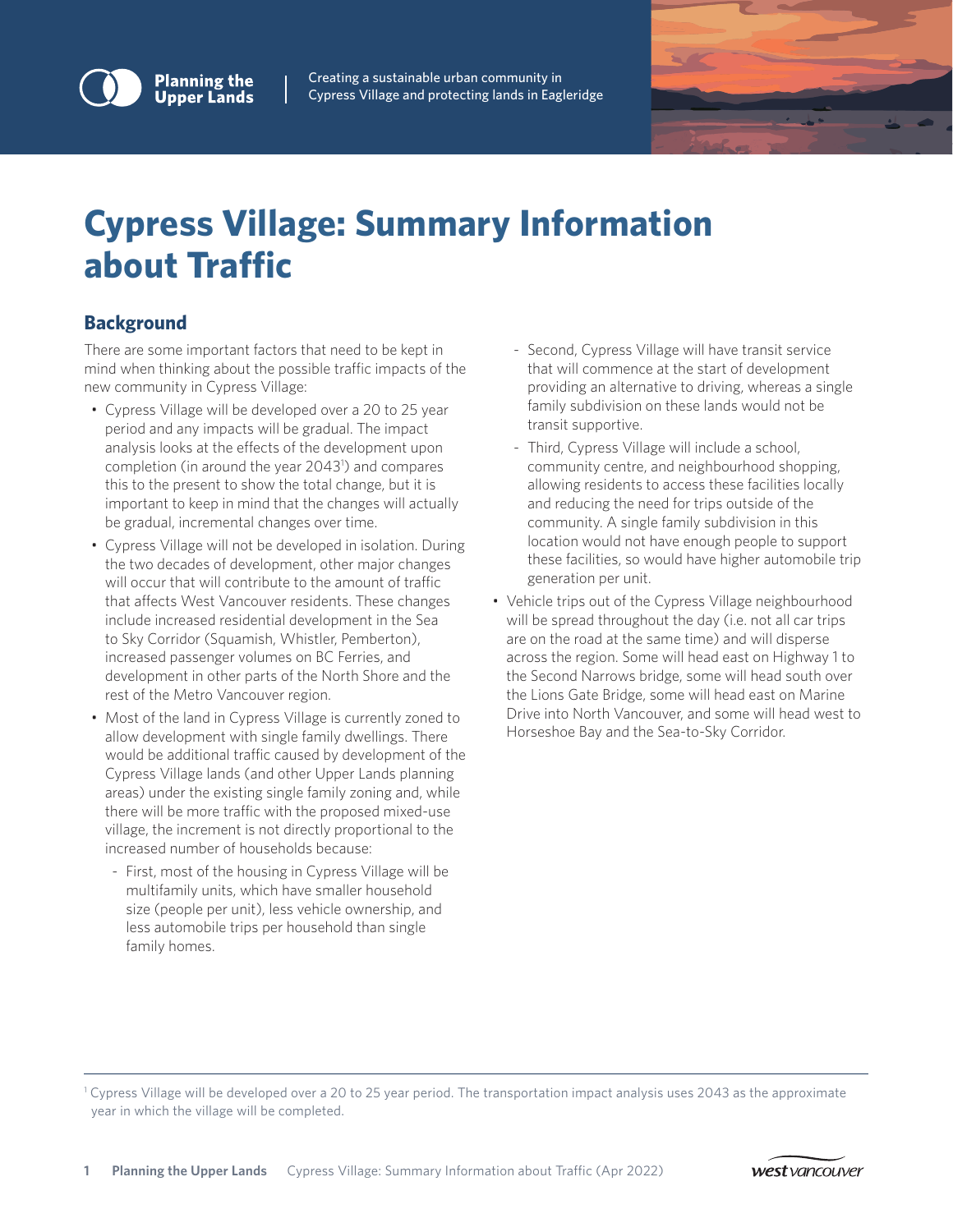# **Traffic Impact Assessment**

As part of the area development planning work and associated rezoning for Cypress Village, a Traffic Impact Assessment (TIA) was completed. The scope of the TIA was established within a Terms of Reference approved by the BC Ministry of Transportation and Infrastructure (MoTI) and the District of West Vancouver. MoTI has an interest in this assessment based on the proximity of the planned development to Highway 1 and Cypress Bowl Road which are under its jurisdiction. The TIA provides an overview of the transportation system proposed for Cypress Village and includes an assessment of travel by various modes of transportation, traffic operations and impacts, and associated infrastructure requirements. The TIA will be part of the package of materials that accompany the Area Development Plan and supporting bylaws when presented for Council's formal consideration of adoption.

Overall, the transportation strategy for Cypress Village seeks to:

- Provide safe, accessible, convenient, efficient, and reliable transportation options.
- Include transportation infrastructure to support all anticipated modes of travel in the Village.
- Reduce the dependence on private automobiles within and to/from Cypress Village through efficient land use planning and urban design, by providing sustainable transportation choices, and through the introduction and implementation of transportation demand management strategies.

While trips to/from Cypress Village will be spread throughout the day, the peak time period of greatest impact will be traffic leaving from the village during the morning peak hour from 7:30am to 8:30am and arriving back in the afternoon peak hour from 4:30pm to 5:30pm on weekdays.

The TIA focused on vehicle analysis to assess the impact on the existing road infrastructure local to Cypress Village.

The net new vehicle trips for the Village as estimated in the TIA is 1,250 two-way vehicle trips in the AM peak hour and 1,350 two-way vehicle trips in the PM peak hour.

The TIA reflects the facilities for active transportation modes within the Village and included the following transportation network improvements:

• The Westmount Connector, which is a new two-way road connecting Cypress Bowl Road to the Westmount Interchange at Highway 1.

- Upgrades to Cypress Bowl Road, including two new intersections to the Village, improvements to the Cypress Bowl Lane intersection, and improvements at the Cypress Interchange on Highway 1.
- The implementation of Independent Transit Service (bus service to be provided by the developer, British Pacific Properties Limited) between the Village and Park Royal.

With these improvements, it was concluded that the future road network will operate well at the full build out of Cypress Village with all improved and existing intersections operating at or above acceptable levels of service.

# **Broader Impact of the Additional Traffic**

In addition to the TIA, a broader regional analysis was undertaken to better predict travel impact throughout the region as a result of Cypress Village. Between 2021 and 2043, when Cypress Village is expected to be completed, the total amount of traffic<sup>2</sup> on the North Shore major road system is expected to increase by 11% due to changes throughout the region. As of 2043, about 1% of the total amount of traffic<sup>2</sup> on the North Shore major road system will be related to Cypress Village<sup>3</sup>, which is a small share of future transportation demand on the North Shore.

Car traffic impacts can be measured in various ways. One way is to look at traffic volume as a ratio of traffic capacity to determine if any nearby intersections will see noticeable additional delays related to traffic volume from the village. The analysis found that no intersections will have noticeable delays related to traffic volumes from Cypress Village, in large part because the new Westmount Connector will provide options for drivers.

Another good indicator for expressing traffic impact is changes in travel times between points.

The table below compares the estimated travel times between selected points in the region at present, in 2043 if Cypress Village is not developed as a mixed-use village and is instead developed under the existing single family zoning, and in 2043 based on the concept for a mixeduse village with approximately 3,700 housing units plus commercial space and amenities.

<sup>3</sup> Over and above the amount of traffic that would be related to development under the current single family zoning.

<sup>&</sup>lt;sup>2</sup> As measured by total daily vehicular kilometres travelled.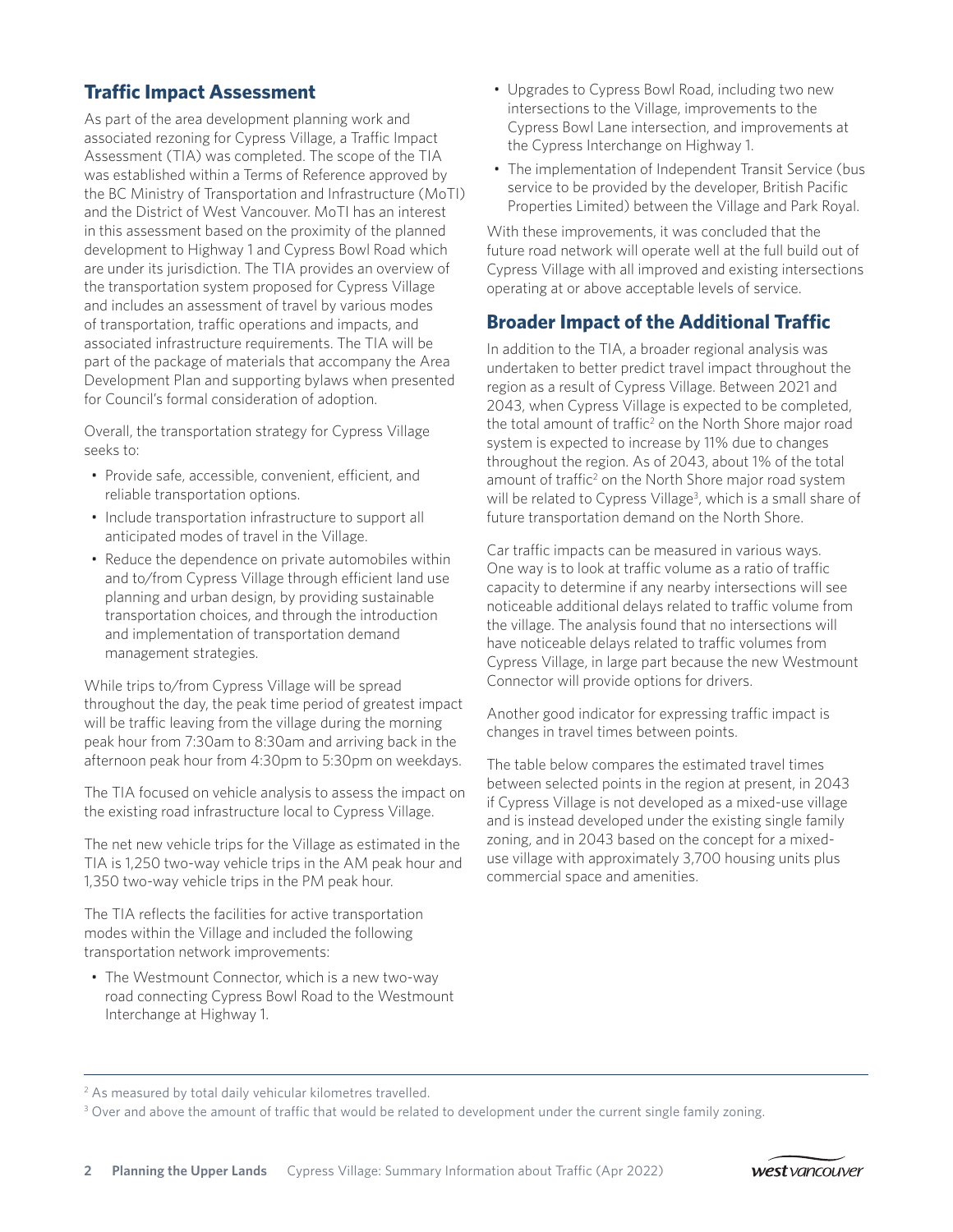| <b>Trip During</b><br><b>Morning Peak</b>   | A<br><b>Travel time today</b>               | $B^{\star}$<br><b>Additional travel time</b><br>in 2043 without mixed-<br>use Cypress Village<br><b>(assumes Cypress</b><br><b>Village is developed</b><br>under the existing single<br>family zoning) | $C^{\star\star}$<br><b>Additional travel time</b><br>in 2043 with a mixed-<br>use Cypress Village<br>(i.e. in addition to B) |
|---------------------------------------------|---------------------------------------------|--------------------------------------------------------------------------------------------------------------------------------------------------------------------------------------------------------|------------------------------------------------------------------------------------------------------------------------------|
| Ambleside to<br>Downtown Vancouver          | 8 to 17 minutes<br>depending on conditions  | Add 6 to 7 minutes                                                                                                                                                                                     | Add 1 to 2 minutes                                                                                                           |
| Ambleside to Lonsdale<br>in North Vancouver | 7 to 15 minutes depending<br>on conditions  | Add 2 to 3 minutes                                                                                                                                                                                     | Add less than 1 minute                                                                                                       |
| Ambleside to<br>Brentwood in Burnaby        | 20 to 38 minutes<br>depending on conditions | Add 7 to 8 minutes                                                                                                                                                                                     | Add 1 to 2 minutes                                                                                                           |

\* Estimated total travel time in 2043 without mixed-use Cypress Village is column A plus column B.

\*\* Estimated travel time in 2043 with mixed-use Cypress Village is column A plus column B plus column C.

Travel times throughout Metro Vancouver will increase over the next 20 years, which is why it is imperative that the region invest in transit. Whether Cypress Village is developed or not, West Vancouver residents will experience gradual increases in traffic, and longer trip times, because of regional growth (e.g. Sea to Sky, BC Ferries traffic, development in North Vancouver). Adding the proposed mixed-use Cypress Village has a relatively small impact, with most trips from West Vancouver to North Vancouver, Vancouver, or Burnaby being increased by under 2 minutes due to Cypress Village.

# **Ongoing Regional Initiatives**

Vehicle traffic on the Upper Levels Highway and throughout the North Shore is comprised of local demand (trips that begin and end within the North Shore) and regional demand (such as trips made through or to the North Shore to access the BC Ferries Horseshoe Bay terminal, Sea-to-Sky Highway, and recreational assets such as the ski hills on the North Shore). As acknowledged in the Ministry of Transportation and Infrastructure's recent *Highway 1/99 North Shore Corridor Study: Lynn Valley Road to Horseshoe Bay* (October 2021), "without future improvements, congestion levels on Highways 1 and 99 will increase, negatively affecting the quality of life for North Shore residents and others who rely on the highway."

Addressing traffic congestion on the North Shore and in West Vancouver will involve both local and regional efforts. Some recent initiatives include:

- The Ministry of Transportation and Infrastructure's *Highway 1/99 North Shore Corridor Study: Lynn Valley Road to Horseshoe Bay* (October 2021) sets out a list of potential improvements to the highway corridor and at various intersections along the corridor to help improve the safety, efficiency, and accessibility of the Upper Levels Highway. The Study notes that these are potential improvements and work will be needed with Indigenous groups, local governments, regional governments, and other transportation agencies to explore the options in more detail, but that the goal is to work towards addressing traffic congestion challenges on the North Shore and building a more efficient and sustainable transportation network.
- TransLink's new Regional Transportation Strategy *(Transport 2050)* commits to more reliable and expanded transit service throughout the region including moving forward with a fully separated rapid transit between Metrotown and Park Royal. *Transport 2050 10–Year Priorities* also propose other near-term investments to make existing transit service on, to, and from the North Shore faster and more reliable, including more frequent Sea Bus service, new rapid bus connections, and significant investment in local bus service. Providing accessible, fast, convenient transit service can help to reduce vehicular traffic demand.